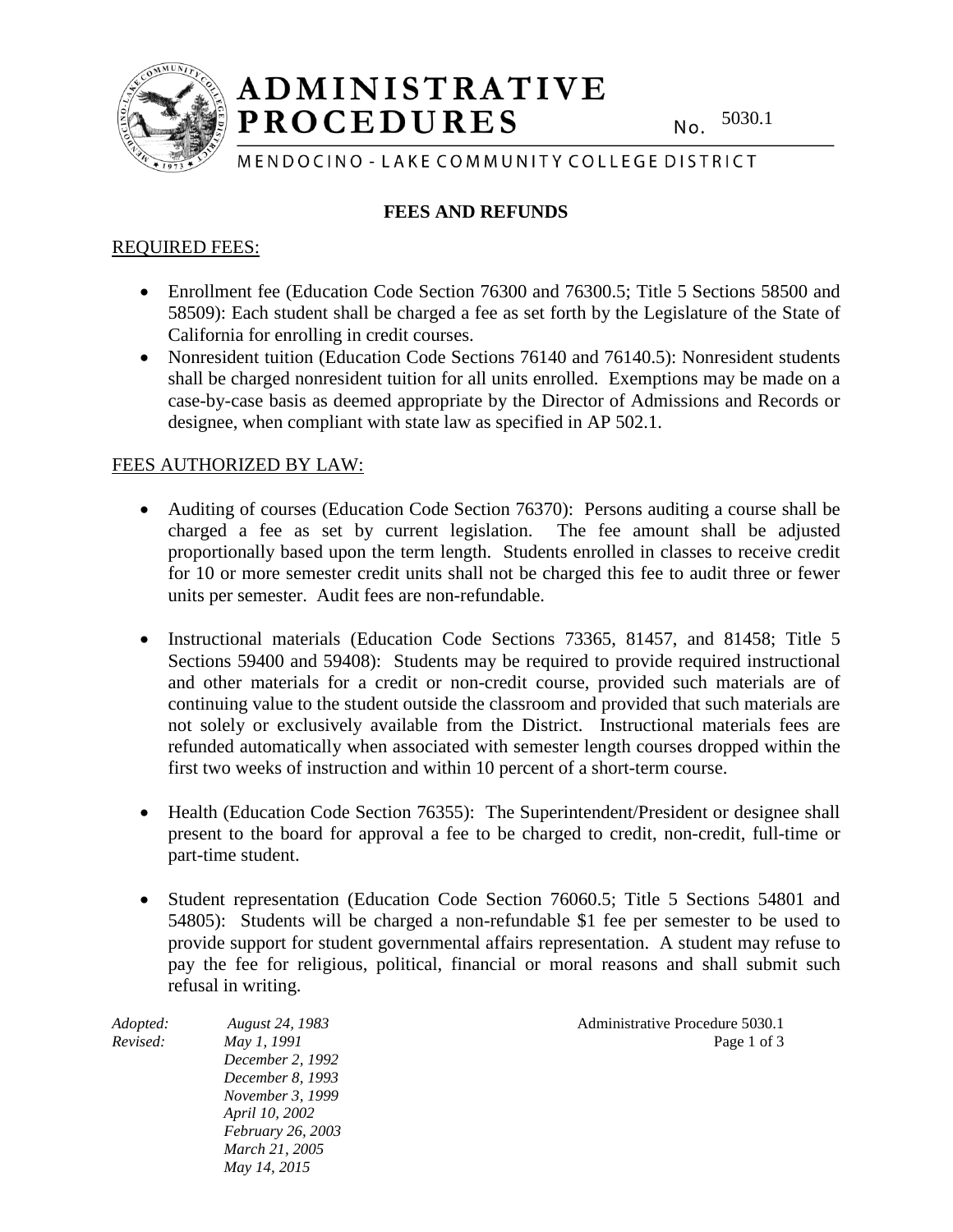- Student Center (Education Code Section 76375; Title 5 Section 58510): A mandatory \$1 per unit fee, not to exceed \$10 per fiscal year, is charged as established by two-thirds of students voting in an election for the purpose of financing, constructing, enlarging, remodeling, refurbishing, and operating a student body center.
- Copies of student records (Education Code Section 76223): The District shall charge a reasonable amount for furnishing copies of any student record to a student or former student. The Superintendent/President is authorized to establish the fee, which shall not exceed the actual cost of furnishing copies of any student record. No charge shall be made for furnishing up to two transcripts of students' records, or for two verifications of various records. There shall be no charge for searching for or retrieving any student record. Transcript fees are non-refundable.
- Credit by Examination (Education Code Section 76300; Title 5 Section 55050): An application fee equal to State mandated per unit enrollment fee will be charged for students requesting Credit by Examinations. Credit by examination fees are nonrefundable.

## COLLECTION OF FEES:

Fees are due and payable at the time of enrollment, or thereafter when enacted by the Legislature, following registration by the student. Fees may be paid in person, by mail, online or by telephone.

Prior to the first date of instruction, a student may be dis-enrolled from class(es) for non-payment of enrollment fees, non-resident tuition, and other associated enrollment fees if all fees are not paid within 5 business days after the student registers for classes unless:

- the District has awarded the student a Board of Governors Fee Waiver (BOGW), or
- the District has awarded the student a Pell Grant based upon the receipt of an Institutional Student Information Record (ISIR) resulting from the filing of a Free Application for Federal Student Aid (FAFSA).

## WAIVER OF FEES

Enrollment fees will be waived for students, who at the time of enrollment meet one of the following criteria:

• meet the criteria for the Board of Governor's Fee Waiver (low income or dependents of disabled or deceased veterans or National Guard);

*December 2, 1992 December 8, 1993 November 3, 1999 April 10, 2002 February 26, 2003 March 21, 2005 May 14, 2015*

*Adopted: August 24, 1983* **Administrative Procedure 5030.1** *Revised: May 1, 1991* **Page 2 of 3**